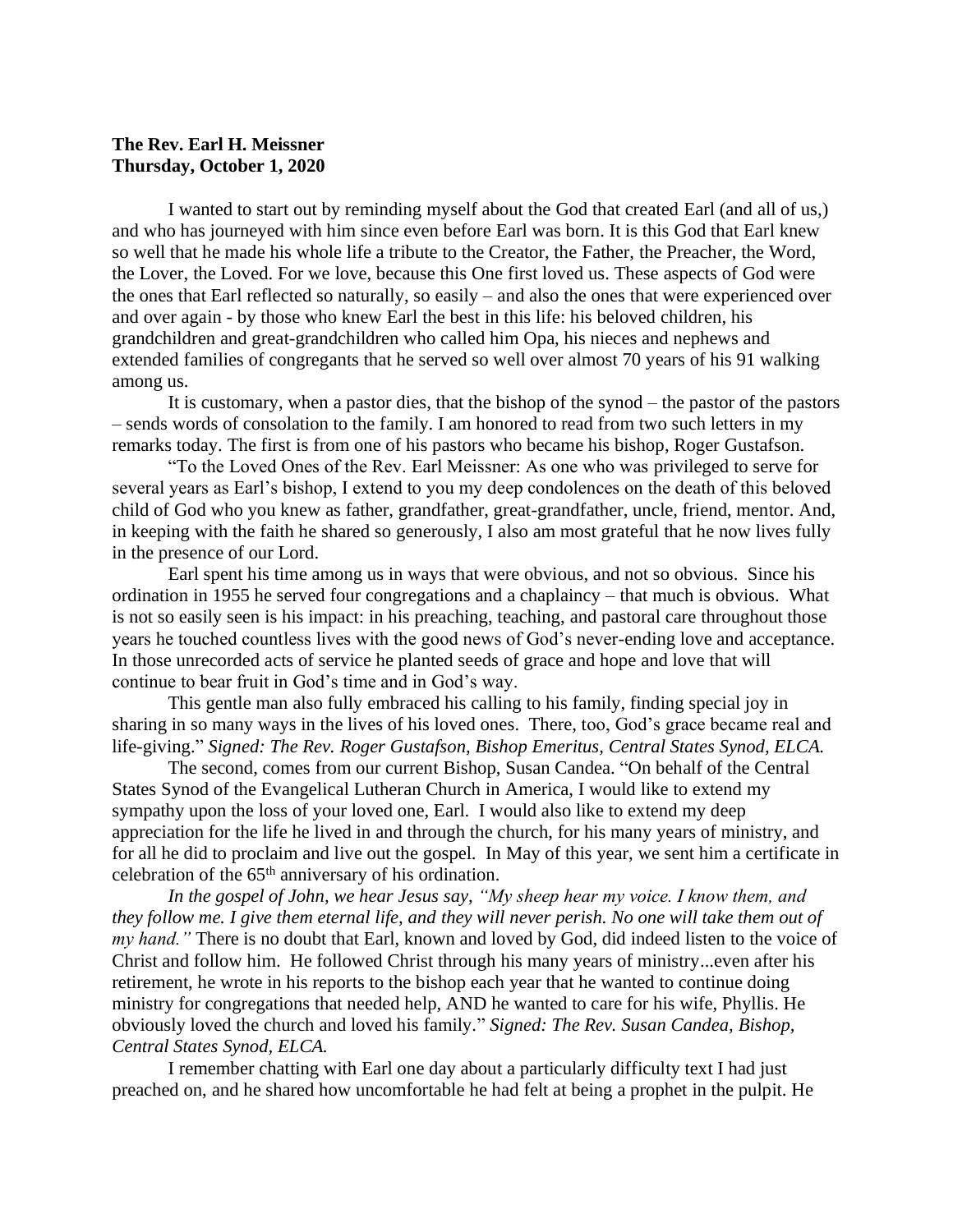just wasn't as comfortable with the heck-fire and brimstone pulpit presence as he was with the loving, gentle shepherd. And every one of us knew how well he embodied that role – guiding, caring, prodding (sometimes) but always looking after those in his flock. You know, of course, that the word Pastor is intimately linked with the word Shepherd, and so Pastor Earl led his extraordinary and ever-growing, ever-changing, ever-shifting flocks.

I love to think of all the babies he cradled and baptized, the dying hands he held to drive away the fear, the couples he prepared for marriage and the joy of performing their wedding, and all the sermons he preached with a twinkle in his eye as he wove a story that somehow seemed to fall lightly upon those who had no idea that they would be touched by a God of love on that particular Sunday, in that regular, ordinary worship.

Pastor Earl knew how to tend us - each one in a unique way – and he knew how to bring in the stragglers and make them feel like they'd been there forever. For example - The Meissner Pew – started with Phyllis and Earl needing to sit close to the door for easier access as their mobility became limited. Not satisfied to sit there alone, often a son or granddaughter would slide in beside them. By the time Earl was alone, the whole back pew was filled with family members of every generation. Earl knew how to fill the pews – and we will always pass that particular pew and see him sitting there, right on the end. Closest to the door!

There is a very old tradition in the church, that when the casket is brought into the sanctuary for the funeral service, it rests in front of the altar feet first for a layperson, and head first for a member of the clergy. In this way, the deceased completes their final worship thus: a layperson faces the altar and the cross as they have always done, but a pastor faces the congregation, just as they have always done.

A small symbolic gesture, but one of honor and great respect for the one who brought the Gospel of Jesus Christ to God's people week after week, Sunday after Sunday, season after season. There was always something new to say, something different to hear, a deeper understanding to share, a whole new way to see. Ritual worship brings it all, as we will experience in the two actions of this faith community that will happen in just a few moments.

First, we will share the meal, partaking of the bread and wine – participating in a joyful sacrament that is 2,000 years old. This meal is received in the midst of all those who have entered the Church Triumphant before us: the communion of saints. So, Earl will continue to be with us as we participate in the foretaste of the feast that he now enjoys fully with Christ.

Second, we will "commend" Earl to God. Funny word, "commend," because it really means, "let go and let God." The fabric of our community has been torn some and needs to be repaired, so we are called to do that mending together with God – "co-mending" as it were – placing patches where needed to make our fabric even stronger. Filling the tears with our tears and our memories and pieces of our hearts that were touched by God through Earl.

The Rev. Earl Meissner died peacefully last Sunday morning. Fitting for a preacher – as Sunday morning - the day of Resurrection - is celebrated on every Sunday morning, no matter what time of year, no matter what the season. For Earl, now it is all Easter, all the time.

Let me conclude with the remainder of Bishop Candea's letter to you all: "And there is no doubt that Earl now enjoys the new life given to him by Christ. As he proclaimed the gospel throughout his life, he now gets to enjoy the abundant blessings of the gospel in all its fullness. For that we also give our thanks and praise to God.

As you gather to say goodbye to this servant of Christ, my prayer is that you will hear the voice of Christ saying to Earl, "*Well done, good and trustworthy servant . . . enter into the joy of your master."* (Matthew 25:23). Amen. And again I say, Amen.